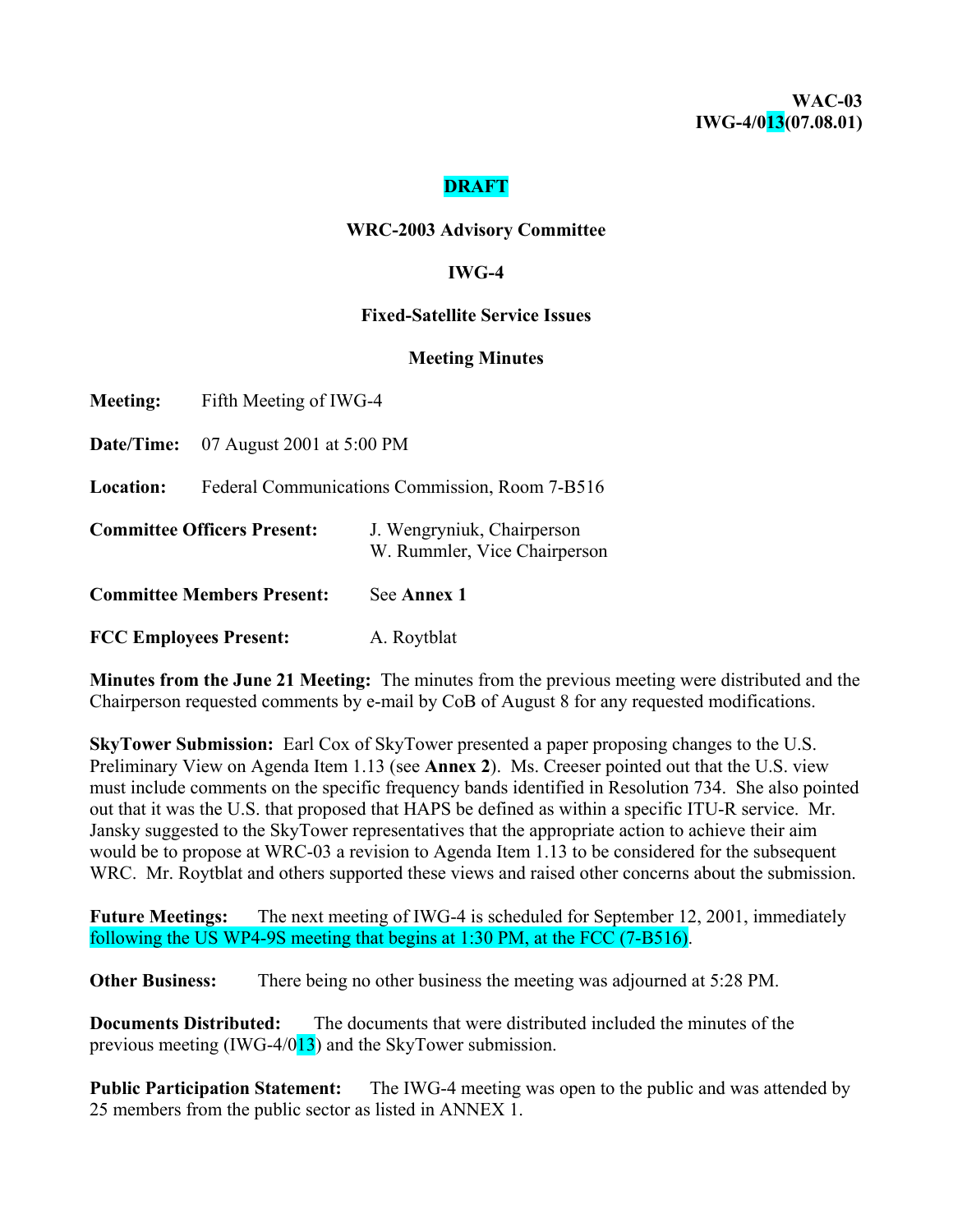**Author:** Tom Hayden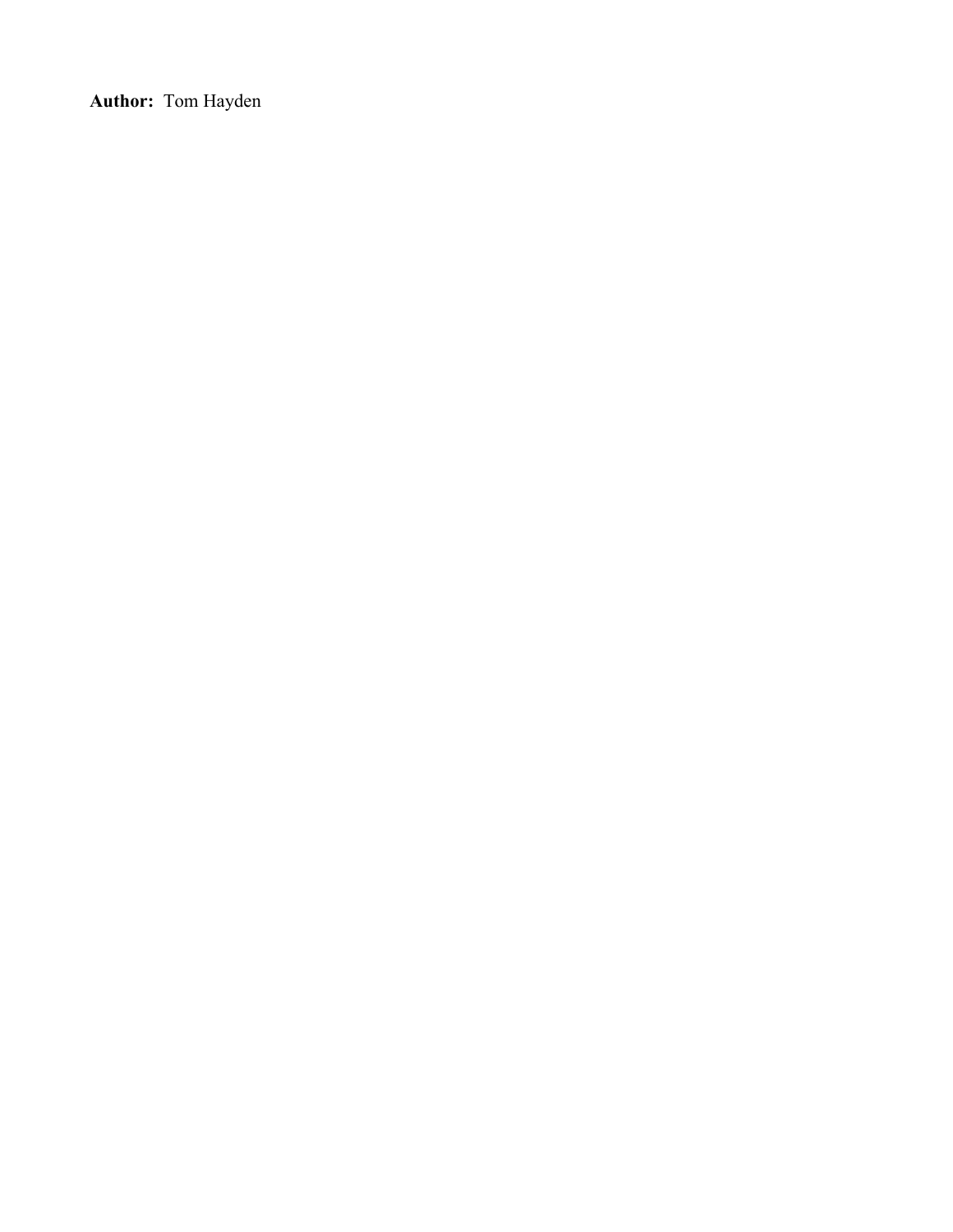# *WAC IWG 4 – August 7, 2001*

| <b>NAME</b>       |              | <b>Email</b>               | <b>TELEPHONE</b> | <b>FAX</b>       | <b>AFFILIATION</b>            |
|-------------------|--------------|----------------------------|------------------|------------------|-------------------------------|
| <b>Baruch</b>     | <b>Steve</b> | sbaruch@lsl-law.com        | (202) 416-6782   | (202) 429-4626   | Leventhal, Senter/TRW         |
| <b>Bethea</b>     | Donna        | dbethea@panamsat.com       | (310) 727-6929   |                  | Panamsat                      |
| <b>Bostrom</b>    | Greg         | gbostrom@spawar.navy.mil   | (619) 553-4422   |                  | <b>SPAWAR Systems Center</b>  |
| <b>Byrd</b>       | James        | jbyrd@hns.com              | (301) 428-5946   | (301) 428-7012   | Hughes                        |
| Cox               | Earl         | cox@aerovironment.com      | (805) 581-2187   | (805) 581-4512   | Skytower Inc.                 |
| Creeser           | Giselle      | ggomezc@msn.com            | (703) 790-1938   | $(914)$ 412-0671 | <b>Telecomm Strategies</b>    |
| Epstein           | Jonathan     | jepstein@hklaw.com         | (202) 828-1870   | (202) 955-5564   | Holland & Knight LLP          |
| <b>Haines</b>     | Robin        | rhaines@ntia.doc.gov       | (202) 482-4096   | (202) 501-8189   | <b>NTIA</b>                   |
| Hanson            | Robert       | robert_hanson@verestar.com | (720) 635-8162   | (303) 449-1272   | Verestar                      |
| Hayden            | Tom          | tom@teledesic.com          | (425) 602-6564   | (425) 602-6565   | <b>Teledesic</b>              |
| Ho                | Hau          | hau.ho@trw.com             |                  |                  | <b>TRW</b>                    |
| Jansky            | Donald       | jansky-barmat@intr.net     | $(202)$ 467-6400 | (202) 296-6892   | <b>JBTI</b>                   |
| <b>Kaltenmark</b> | <b>Steve</b> | stevekaltenmark@msn.com    | (703) 281-7360   |                  | <b>Telecom Strategies</b>     |
| Keller            | Tom          | tjkeller@verner.com        | (202) 371-6060   | (202) 371-6279   | Verner Lipfert                |
| <b>Mitchell</b>   | Mike         | mmitchell@                 | (703) 404-0895   | (703) 404-0994   | Consultant                    |
| Ramasastry        | Jay          | jramasastry@winstar.com    | (202) 367-7603   | (202) 659-1931   | Winstar                       |
| Rappoport         | Eugene       | rappopor@bellatlantic.net  | (908) 470-0192   | (908) 470-0193   | Loral Space & Comm.           |
| Renshaw           | Alan         | arenshaw@cox.rr.com        | (703) 280-1766   | (703) 280-1766   | <b>SFA Inc</b>                |
| Rosenblat         | Jeff         | jrosenblatt@winstar.com    | (703) 889-6440   |                  | Winstar                       |
| Roytblat          | Alex         | aroytbla@fcc.gov           | $(202)$ 418-7501 | $(202)$ 418-0748 | FCC/IB                        |
| Rummler           | William      | wrummler@worldnet.att.net  | (732) 671-8883   | (732) 671-8883   |                               |
| Sahay             | Vishnu       | vishnu.sahay@intelsat.int  | (202) 916-2010   | (202) 916-2010   | Intelsat                      |
| Sandri            | Joe          | jsandri@winstar.com        | (202) 367-7643   | (202) 659-1931   | <b>WinStar Communications</b> |
| Wengryniuk        | Jack         | jackw@astrolink.com        | (301) 581-4083   | (301) 581-2797   | <b>Astrolink</b>              |
| Zoller            | Julie        | julie.zoller@itt.com       | (703) 858-4034   | (703) 858-4110   | <b>ITT Industries</b>         |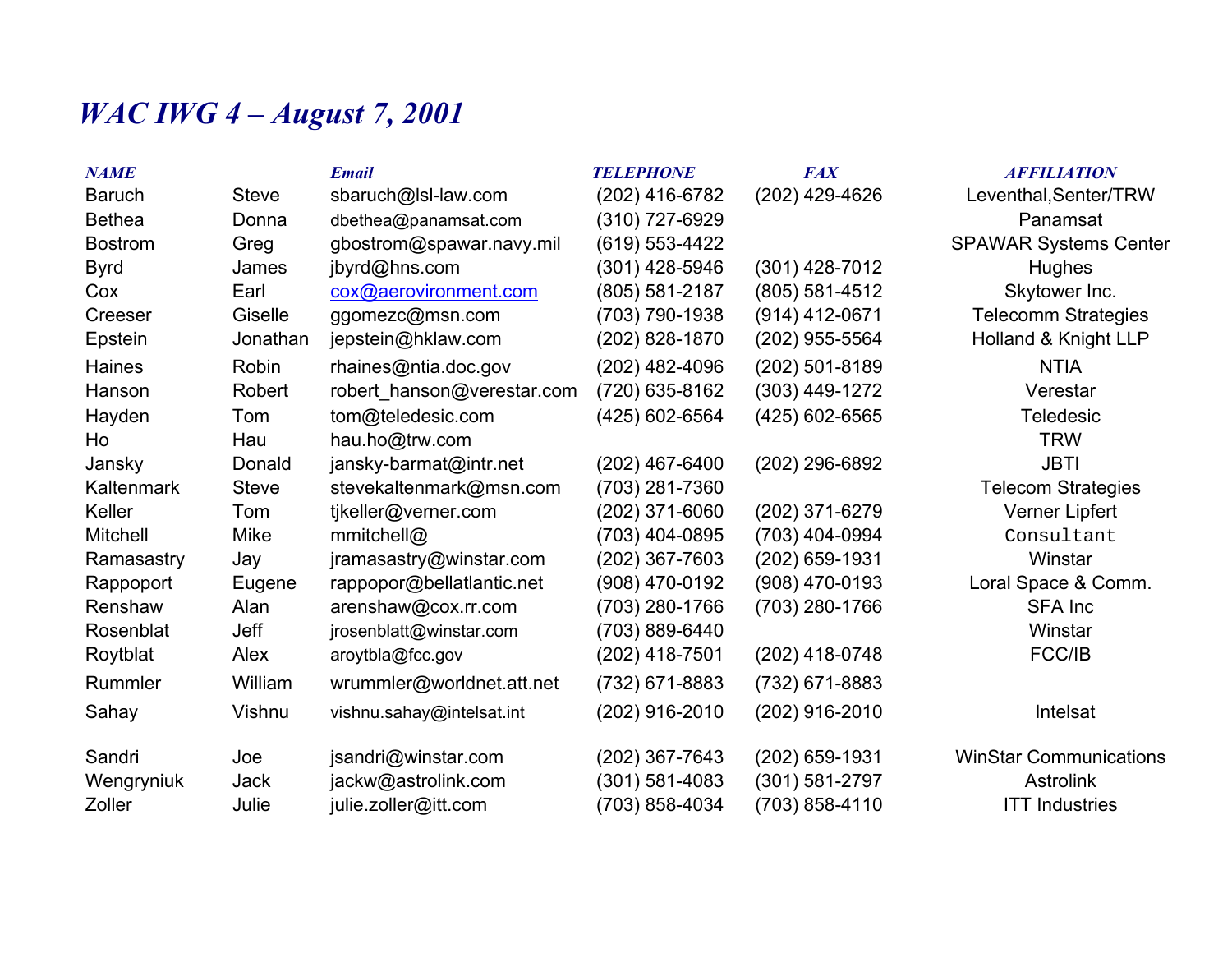**ANNEX 2**

Aug 1, 2001

Julie Garcia FCC WRC-03 Director Federal Communications Commission Room 6-B554 445  $12<sup>th</sup>$  Street, SW Washington, DC 20554

## Re: **Proposed Changes to Preliminary Views on High Altitude Platform Use in FSS Bands, IWG-4, WRC-2000 Agenda Item 1.13, Document WAC/015**

Encl: SkyTower Draft Preliminary View of United States on HAPS issues

Dear Ms. Garcia:

SkyTower is submitting proposed changes to the IWG-4 committee to implement in the US position on the Preliminary View on regulations regarding High Altitude Platform Systems (HAPS). The changes simplify the wording to reduce restrictions on spectrum that can be allocated to HAPS until further studies can develop an adequate understanding of the technical impacts of HAPS sharing with other spectrum users.

It is the intent of SkyTower to use HAPS technology to supplement services by traditional wireless communications providers including terrestrial and satellite systems. SkyTower does not intend to impair their existing service but rather augment it through the different deployment geometries HAPS can offer.

While many different aircraft technologies are being proposed for HAPS, there are only a small number of flying HAPS platforms in existence in the world today. All but one of these existing platforms have been developed and are owned by the US government or US companies. These HAPS technologies, including Helios, which is being jointly developed by NASA and SkyTower's parent company, AeroVironment Inc., are still in their early stages of development. Therefore, it is in the interest of the US to leave the allocation of spectrum to HAPS open until actual services are proposed for use by HAPS and interference studies are completed. Such studies will demonstrate the actual ability of HAPS to share spectrum with other users from traditional terrestrial and space platforms.

Restrictions on spectrum which can be allocated to HAPS prior to the completion of studies can only serve to block the completion of development of the HAPS platform technology. In the end, the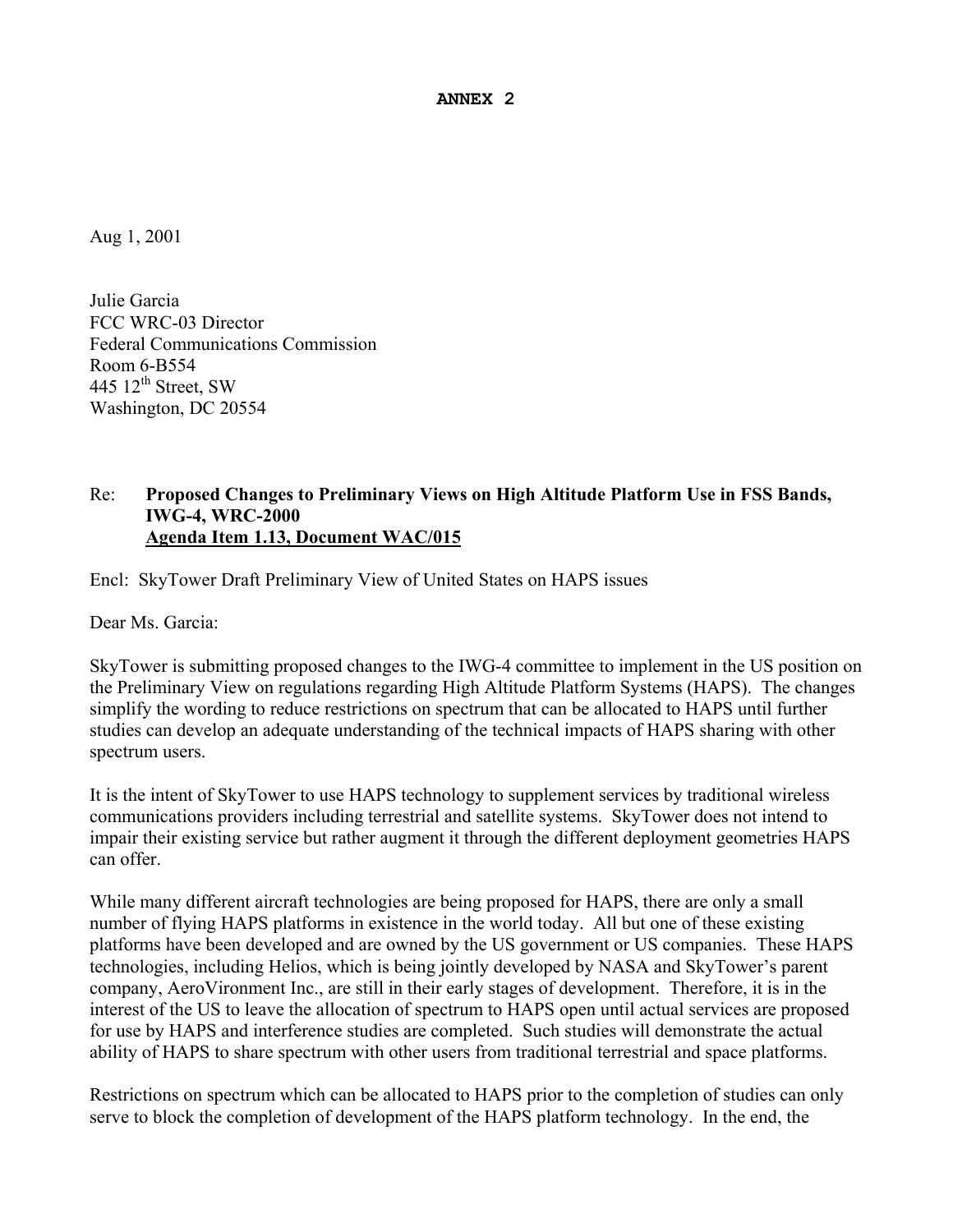stopping of HAPS development will not help anyone who may need services that can only be enabled by this emerging technology, including the US satellite and terrestrial communications industry.

SkyTower does not believe that enough is known about the effects of HAPS on other spectrum users to regulate or allocate spectrum at this time. SkyTower intends to conduct live testing using the Helios platform to determine actual interference parameters in order to facilitate the creation of acceptable, validated, spectrum sharing requirements. These tests are scheduled through 2004, however, the results are not expected to be ready by WRC 2003. While spectrum at 47 GHz was allocated for some particular services from HAPS. Other services to be provided by HAPS are expected to need allocations in other bands.

If you need any additional information please contact me at telephone number (805) 581-2187, or by fax at (805) 581-4512.

Very Truly Yours,

Earl Cox Director, Communications Technology

cc: IWG-4 attendees (via email)